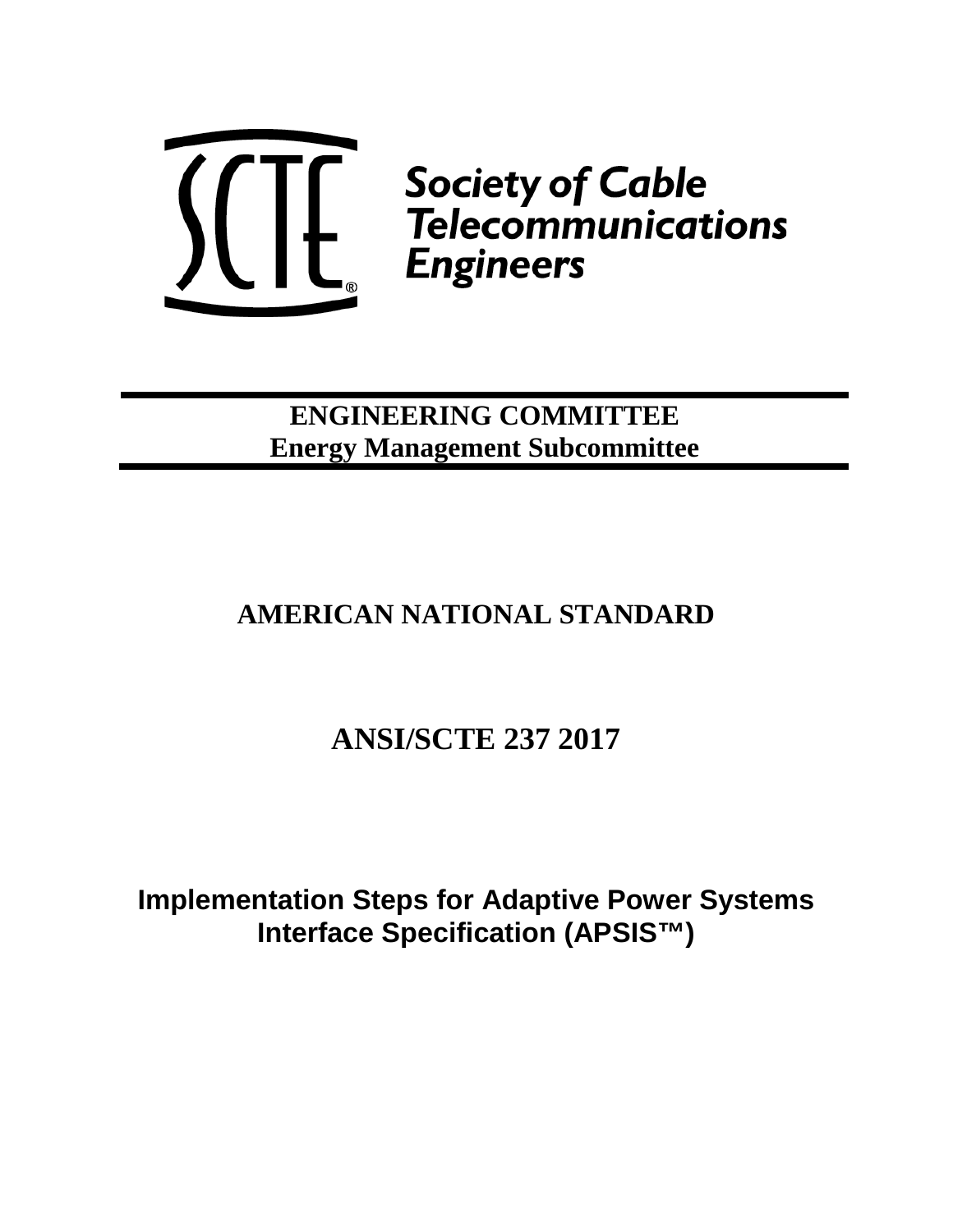# **NOTICE**

<span id="page-1-0"></span>The Society of Cable Telecommunications Engineers (SCTE) Standards and Operational Practices (hereafter called "documents") are intended to serve the public interest by providing specifications, test methods and procedures that promote uniformity of product, interchangeability, best practices and ultimately the long term reliability of broadband communications facilities. These documents shall not in any way preclude any member or non-member of SCTE from manufacturing or selling products not conforming to such documents, nor shall the existence of such standards preclude their voluntary use by those other than SCTE members.

SCTE assumes no obligations or liability whatsoever to any party who may adopt the documents. Such adopting party assumes all risks associated with adoption of these documents, and accepts full responsibility for any damage and/or claims arising from the adoption of such documents.

Attention is called to the possibility that implementation of this document may require the use of subject matter covered by patent rights. By publication of this document, no position is taken with respect to the existence or validity of any patent rights in connection therewith. SCTE shall not be responsible for identifying patents for which a license may be required or for conducting inquiries into the legal validity or scope of those patents that are brought to its attention.

Patent holders who believe that they hold patents which are essential to the implementation of this document have been requested to provide information about those patents and any related licensing terms and conditions. Any such declarations made before or after publication of this document are available on the SCTE web site at [http://www.scte.org.](http://www.scte.org/)

All Rights Reserved

© Society of Cable Telecommunications Engineers, Inc. 2017 140 Philips Road Exton, PA 19341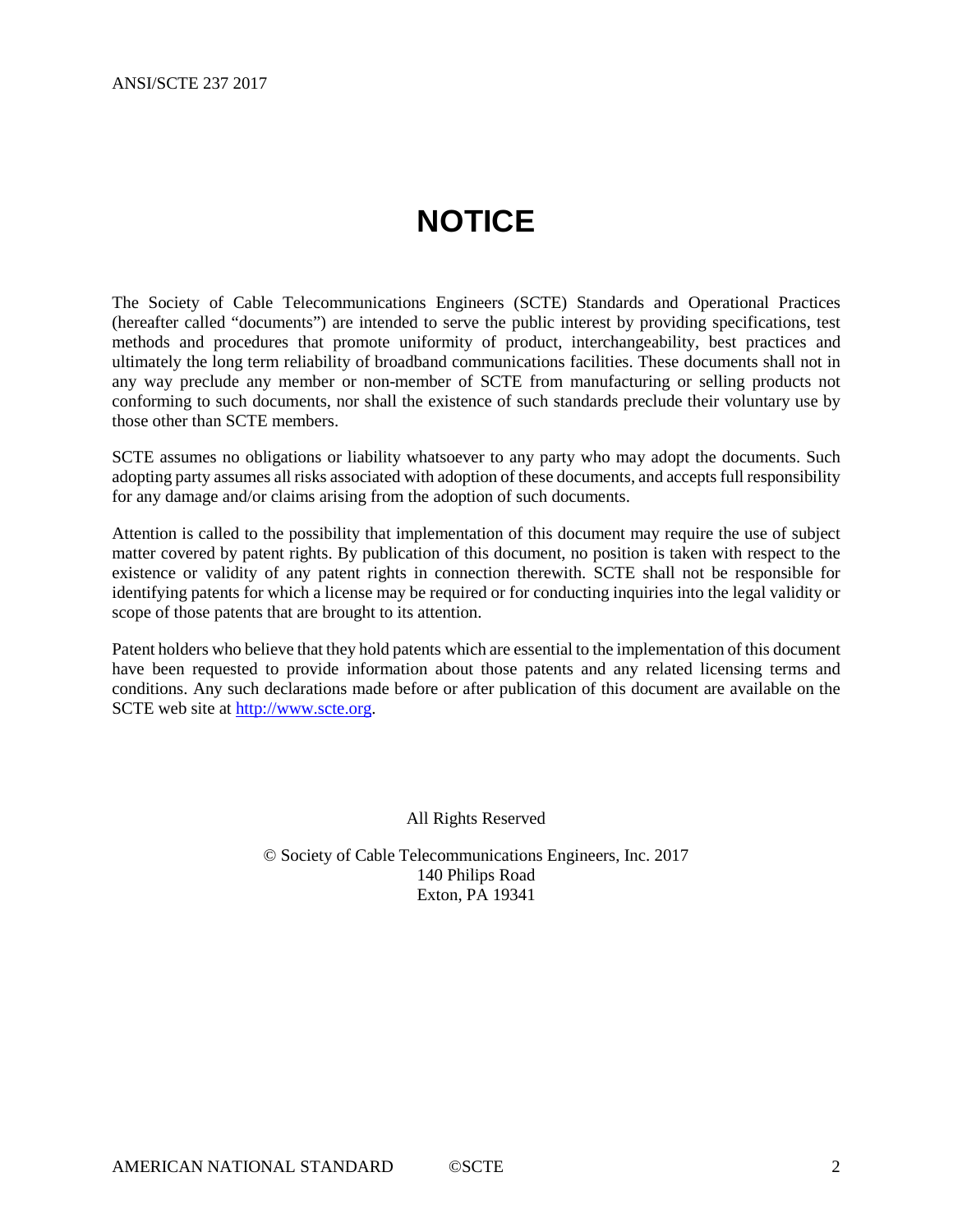<span id="page-2-0"></span>

|                  | <b>Page Number</b><br>Title   |           |                       |  |  |
|------------------|-------------------------------|-----------|-----------------------|--|--|
| <b>NOTICE</b>    |                               |           |                       |  |  |
|                  |                               |           |                       |  |  |
|                  |                               |           | $\overline{4}$        |  |  |
|                  | 1.1.                          |           | $\overline{4}$        |  |  |
|                  | 1.2 <sub>1</sub>              |           |                       |  |  |
|                  | 1.3.                          |           |                       |  |  |
|                  | 1.4                           |           | $\overline{4}$        |  |  |
|                  | 1.5.                          |           |                       |  |  |
| 2.               |                               |           | $\boldsymbol{\Delta}$ |  |  |
|                  | 2.1.                          |           |                       |  |  |
|                  | 2.2.                          |           |                       |  |  |
|                  | 2.3.                          |           |                       |  |  |
| 3.               |                               |           | -5                    |  |  |
|                  | 3.1.                          |           | .5                    |  |  |
|                  | 3.2.                          |           |                       |  |  |
|                  | 3.3.                          |           |                       |  |  |
| 4.               |                               |           |                       |  |  |
| 5.               |                               |           | 6                     |  |  |
|                  | 5.1                           |           | 6                     |  |  |
|                  | 5.2.                          |           |                       |  |  |
| 6.               |                               |           | 6                     |  |  |
|                  | 6.1.                          |           |                       |  |  |
|                  |                               |           | $\overline{7}$        |  |  |
|                  |                               |           | $\overline{7}$        |  |  |
|                  |                               |           |                       |  |  |
|                  |                               |           |                       |  |  |
|                  | 6.2.                          |           |                       |  |  |
|                  | 6.3.                          | Use Cases |                       |  |  |
|                  | 6.4.                          |           |                       |  |  |
|                  | 6.5.                          |           |                       |  |  |
| Conclusion<br>7. |                               |           |                       |  |  |
| 8.               | Annex A: Software Model<br>10 |           |                       |  |  |

# **Table of Contents**

# **List of Figures**

**Title Page Number**

Figure 1 – [APSIS™ Software Model](#page-9-1) 10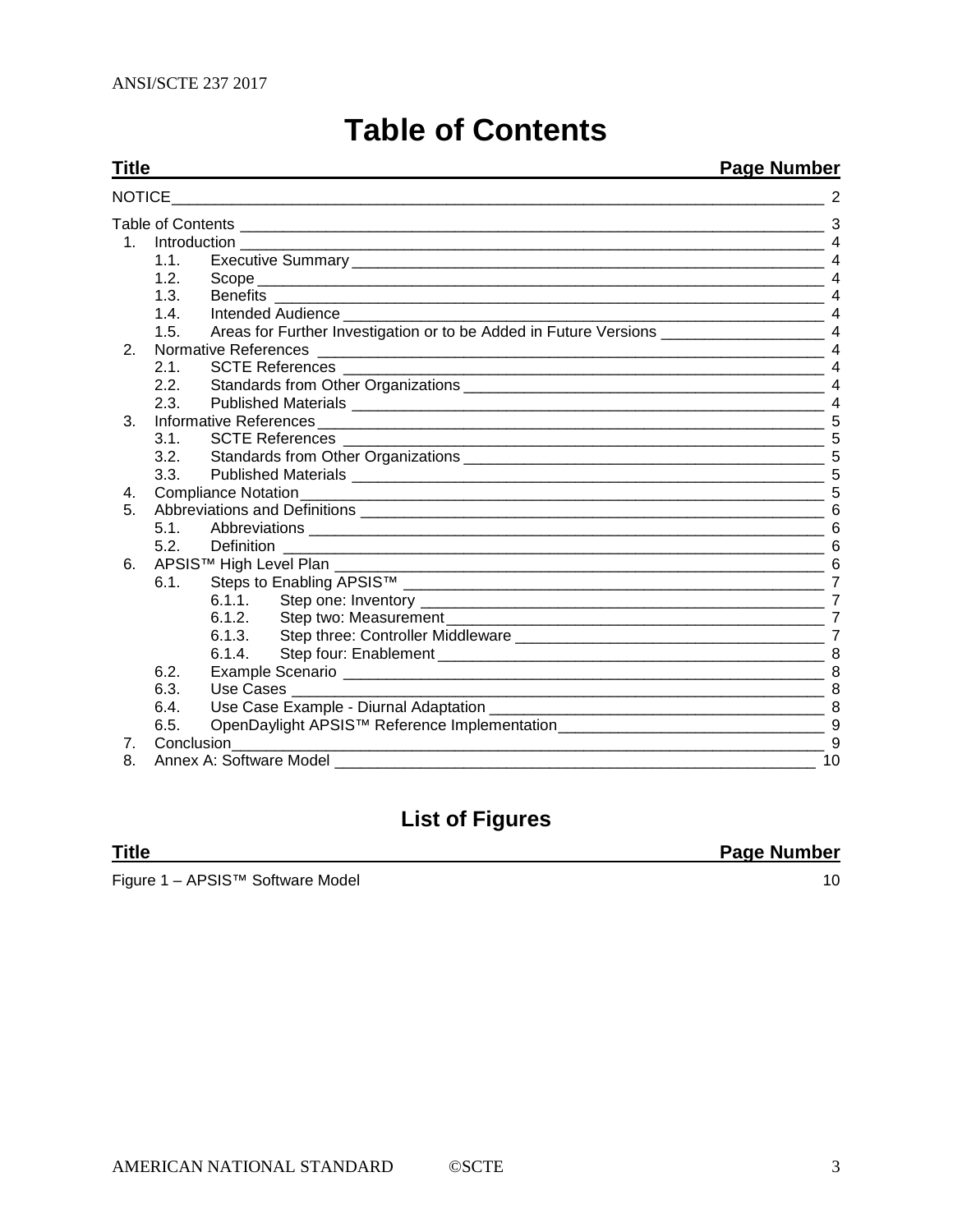# <span id="page-3-0"></span>**1. Introduction**

# <span id="page-3-1"></span>**1.1. Executive Summary**

The intent of this document is to outline the high-level implementation steps necessary for cable operators to enable/implement ANSI SCTE 216 2015: Adaptive Power Systems Interface Specification (APSIS™).

# <span id="page-3-2"></span>**1.2. Scope**

SCTE 216 addresses the end to end network; therefore, an implementation of APSIS can touch back office networks, backbone networks, transport networks, access networks and customer premise equipment. The primary focus of APSIS has been the access network including critical facilities and outside plant.

# <span id="page-3-3"></span>**1.3. Benefits**

*Implementation Steps for Adaptive Power Systems Interface Specification (APSIS)* provides the high-level overview to help identify essential steps necessary and a logical order of approaching the necessary steps to enable end-to-end energy control.

# <span id="page-3-4"></span>**1.4. Intended Audience**

This document is intended to be referenced by network architects, engineers and implementers at cable operator organizations.

## <span id="page-3-5"></span>**1.5. Areas for Further Investigation or to be Added in Future Versions**

Definitive use cases that would apply when a condition would warrant APSIS to ramp up or down the power being consumed.

# <span id="page-3-6"></span>**2. Normative References**

The following documents contain provisions, which, through reference in this text, constitute provisions of this document. At the time of subcommittee approval, the editions indicated were valid. All documents are subject to revision; and while parties to any agreement based on this document are encouraged to investigate the possibility of applying the most recent editions of the documents listed below, they are reminded that newer editions of those documents might not be compatible with the referenced version.

# <span id="page-3-7"></span>**2.1. SCTE References**

• SCTE 216 Adaptive Power System Interface Specification (APSIS) [http://www.scte.org/SCTEDocs/Standards/ANSI\\_SCTE%20216%202015.pdf](http://www.scte.org/SCTEDocs/Standards/ANSI_SCTE%2520216%25202015.pdf)

#### <span id="page-3-8"></span>**2.2. Standards from Other Organizations**

• IETF EMAN (Energy Management.<https://datatracker.ietf.org/wg/eman/charter/>

#### <span id="page-3-9"></span>**2.3. Published Materials**

• No normative references are applicable.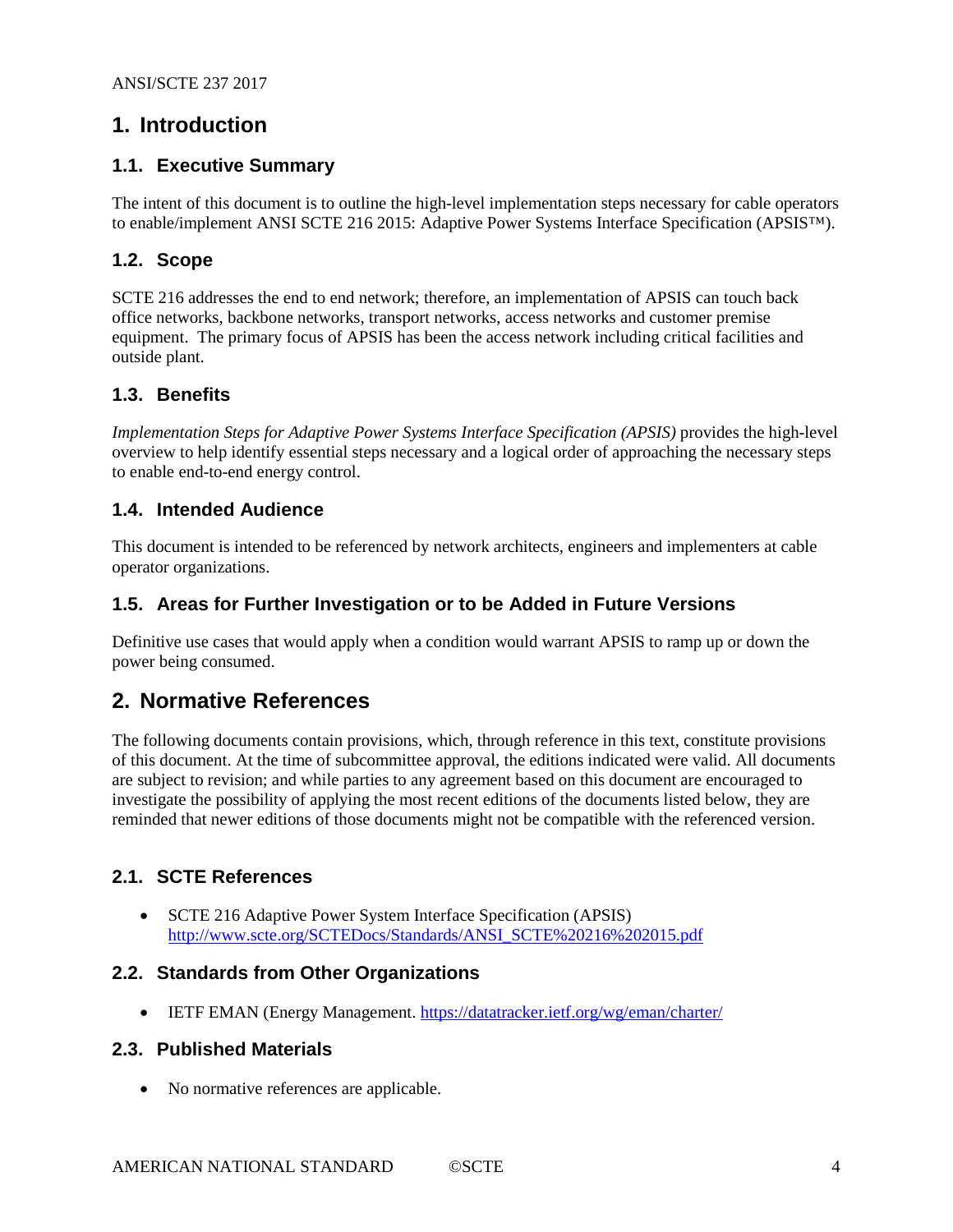# <span id="page-4-0"></span>**3. Informative References**

The following documents might provide valuable information to the reader but are not required when complying with this document.

# <span id="page-4-1"></span>**3.1. SCTE References**

• ANSI/SCTE 226 2015: Cable Facility Classification Definitions and Requirements

## <span id="page-4-2"></span>**3.2. Standards from Other Organizations**

• No informative references are applicable.

## <span id="page-4-3"></span>**3.3. Published Materials**

- ARRIS diurnal adaptation demo: [http://www.scte.org/SCTEDocs/Standards/Arris%20CCAP%20-%202015%20APSIS%20Demo.](http://www.scte.org/SCTEDocs/Standards/Arris%20CCAP%20-%202015%20APSIS%20Demo.pdf) [pdf](http://www.scte.org/SCTEDocs/Standards/Arris%20CCAP%20-%202015%20APSIS%20Demo.pdf)
- Cisco diurnal adaptation demo: <https://cisco.webex.com/cmp3200/webcomponents/jsp/docshow/closewindow.jsp>
- OpenDaylight EMAN (energy management) plug-in: <https://wiki.opendaylight.org/view/EMAN:Main>

# <span id="page-4-4"></span>**4. Compliance Notation**

| shall      | This word or the adjective "required" means that the item is an              |
|------------|------------------------------------------------------------------------------|
|            | absolute requirement of this document.                                       |
|            | This phrase means that the item is an absolute prohibition of this           |
| shall not  | document.                                                                    |
|            |                                                                              |
| forbidden  | This word means the value specified shall never be used.                     |
|            | This word or the adjective "recommended" means that there may exist          |
|            | valid reasons in particular circumstances to ignore this item, but the       |
| should     | full implications should be understood and the case carefully weighted       |
|            | before choosing a different course.                                          |
|            | This phrase means that there may exist valid reasons in particular           |
| should not | circumstances when the listed behavior is acceptable or even useful,         |
|            | but the full implications should be understood and the case carefully        |
|            | weighed before implementing any behavior described with this label.          |
|            | This word or the adjective " <i>optional</i> " means that this item is truly |
|            | optional. One vendor may choose to include the item because a                |
| may        | particular marketplace requires it or because it enhances the product,       |
|            | for example; another vendor may omit the same item.                          |
|            | Use is permissible for legacy purposes only. Deprecated features may         |
| deprecated | be removed from future versions of this document. Implementations            |
|            | should avoid use of deprecated features.                                     |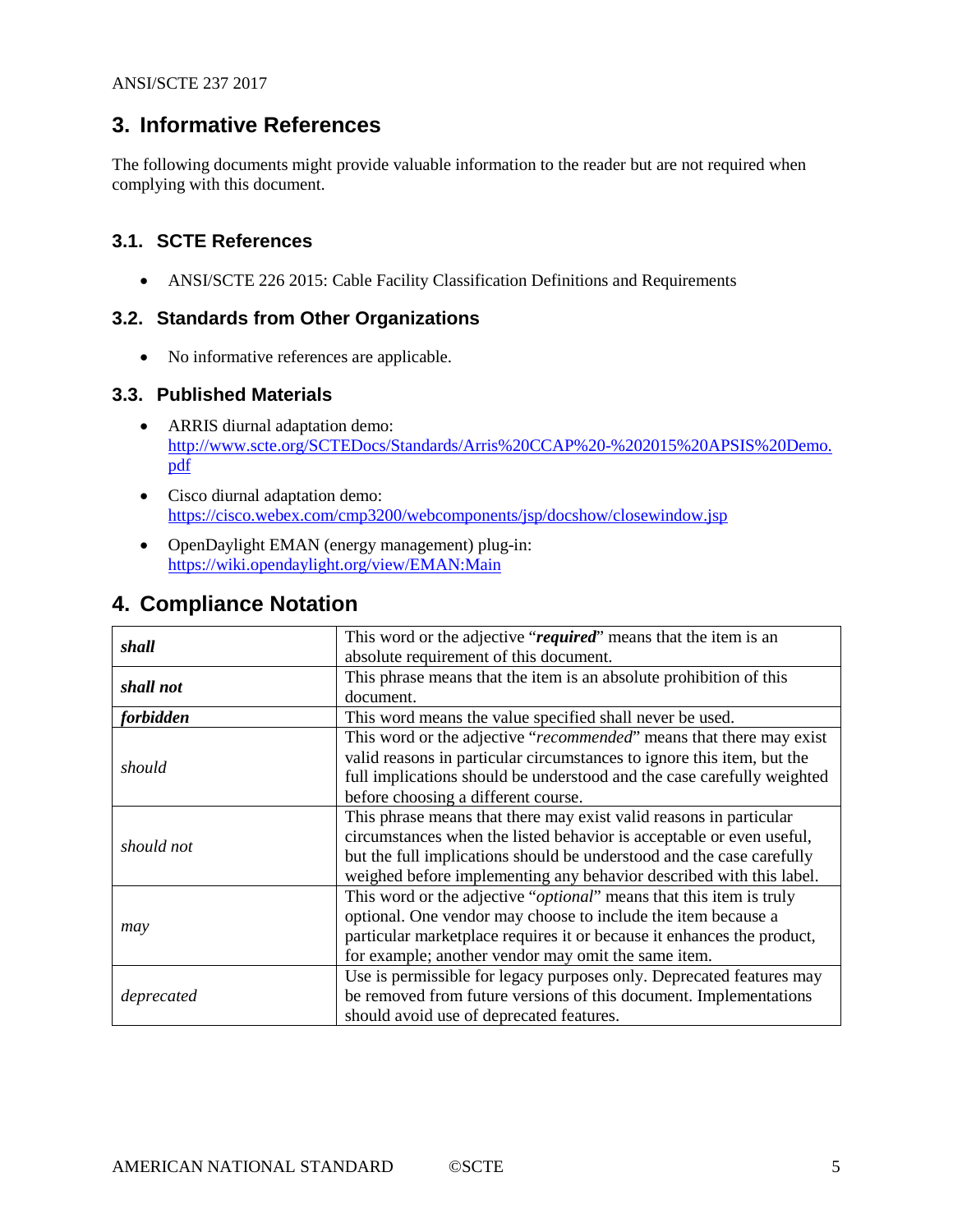# <span id="page-5-0"></span>**5. Abbreviations and Definitions**

## <span id="page-5-1"></span>**5.1. Abbreviations**

| <b>Abbreviation</b> | <b>Definition</b>                                                         |
|---------------------|---------------------------------------------------------------------------|
| <b>APSIS</b>        | Adaptive Power Systems Interface Specification                            |
| <b>ANSI</b>         | American National Standards Institute                                     |
| <b>API</b>          | <b>Application Programming Interface</b>                                  |
| <b>CCAP</b>         | <b>Converged Cable Access Platform</b>                                    |
| <b>EMAN</b>         | <b>Energy Management</b>                                                  |
| <b>HTTP</b>         | <b>HyperText Transport Protocol</b>                                       |
| <b>IETF</b>         | <b>Internet Engineering Task Force</b>                                    |
| <b>IPDR</b>         | <b>Internet Protocol Detail Record</b>                                    |
| <b>KPI</b>          | Key Performance Indicator                                                 |
| ODL                 | OpenDaylight open source SDN project                                      |
| RI                  | Reference Implementation - a working implementation of a<br>specification |
| <b>SCTE</b>         | Society of Cable Telecommunications Engineers                             |
| <b>SDN</b>          | <b>Software Defined Network</b>                                           |
| <b>SNMP</b>         | Simple Network Management Protocol                                        |

#### <span id="page-5-2"></span>**5.2. Definition**

| Term       | <b>Definition</b>                                                                                                                                                                                                    |
|------------|----------------------------------------------------------------------------------------------------------------------------------------------------------------------------------------------------------------------|
| controller | the set of functions that can be offloaded to a centralized set of<br>components to relieve individual applications of the low-level details<br>of building a network topology and interfacing directly with devices |

# <span id="page-5-3"></span>**6. APSIS™ High Level Plan**

An APSIS™ enabled platform is composed of a device domain and an application domain.

The device domain includes the physical and logical components of a telecommunications system that support the APSIS™ standard or a functional equivalent. A functional equivalent is an alternate or proprietary means of communicating energy measures and controls that are logically equivalent to APSIS™ definitions but are encoded in a different protocol. A software adapter can translate such definitions into an APSIS™ format in the application layer.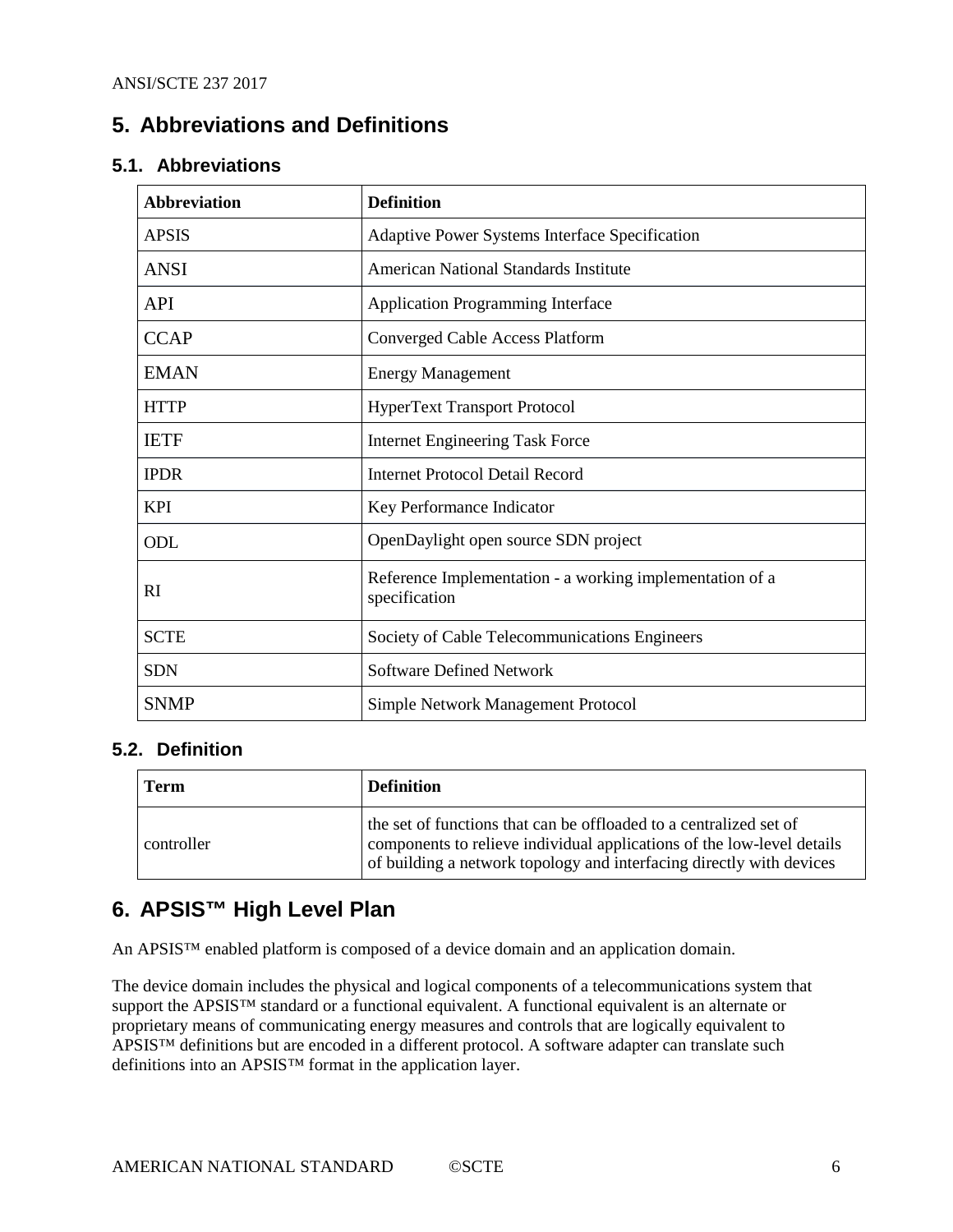#### ANSI/SCTE 237 2017

The application domain encodes logic to collect and process energy measures and issue energy controls. The application layer may be composed of many independent processes executing simultaneously, and may include heavyweight 'big data' applications and lightweight alarm processors, and many other functions. Applications may input other data sources such as measures of service level in order to perform its tasks.

The application domain may include a middleware layer to offer basic device discovery and connectivity services on behalf of all applications, greatly reducing the complexity for each energy specific application. One such middleware is the open-source OpenDaylight Software Defined Networking controller with the EMAN (Energy Management) plug-in.

<span id="page-6-0"></span>[Annex A](#page-9-0) includes a diagram of a layered software model.

# **6.1. Steps to Enabling APSIS™**

<span id="page-6-1"></span>Implementers of APSIS shall read SCTE 216 2015 and familiarize themselves with the detailed ANSI/SCTE standard that normatively recognizes IETF's EMAN reference as the energy management framework.

# *6.1.1. Step one: Inventory*

Inventory of devices that are able to: one) - report energy conditions via software interfaces, and two) – be controlled via these software interfaces for the amount of energy consumed in the process of enabling APSIS™ on the network. Without a solid understanding and inventory of current network-to-power awareness, unnecessary programming or missed opportunities could occur.

<span id="page-6-2"></span>Because few devices support APSIS™ today, this process is not programmatically supported by the APSIS™ platform and step one must be performed in an operator defined way.

# *6.1.2. Step two: Measurement*

Energy measurement is step two in the process of enabling APSIS™ on the network. Collecting a good understanding of how much power the end-to-end network consumes should help the cable operator prioritize where to target the rollout of APSIS™ based on greatest opportunity.

<span id="page-6-3"></span>While APSIS<sup>™</sup> supports detailed, programmatic energy measurement, step two must be performed in an operator defined way.

# *6.1.3. Step three: Controller Middleware*

An end-to-end energy system benefits from a centralized method of device discovery, connectivity, security, and APSIS™ policy enforcement. This software layer could be custom built, integrated into an existing entity management system or an off-the-shelf package such as the open-source OpenDaylight Software Defined Networking (SDN) controller. The term 'controller' is used simply to refer to the set of functions that can be offloaded to a centralized set of components to relieve individual applications of the low-level details of building a network topology and interfacing directly with devices.

The controller should be located at a hardened facility that can reach the furthest points on the operator's production network. For example, a data center that meets ANSI SCTE 226 2015 Class A definition would be a logical first consideration. A controller platform should be redundant and provide highavailability, be secure, and offer reasonable performance.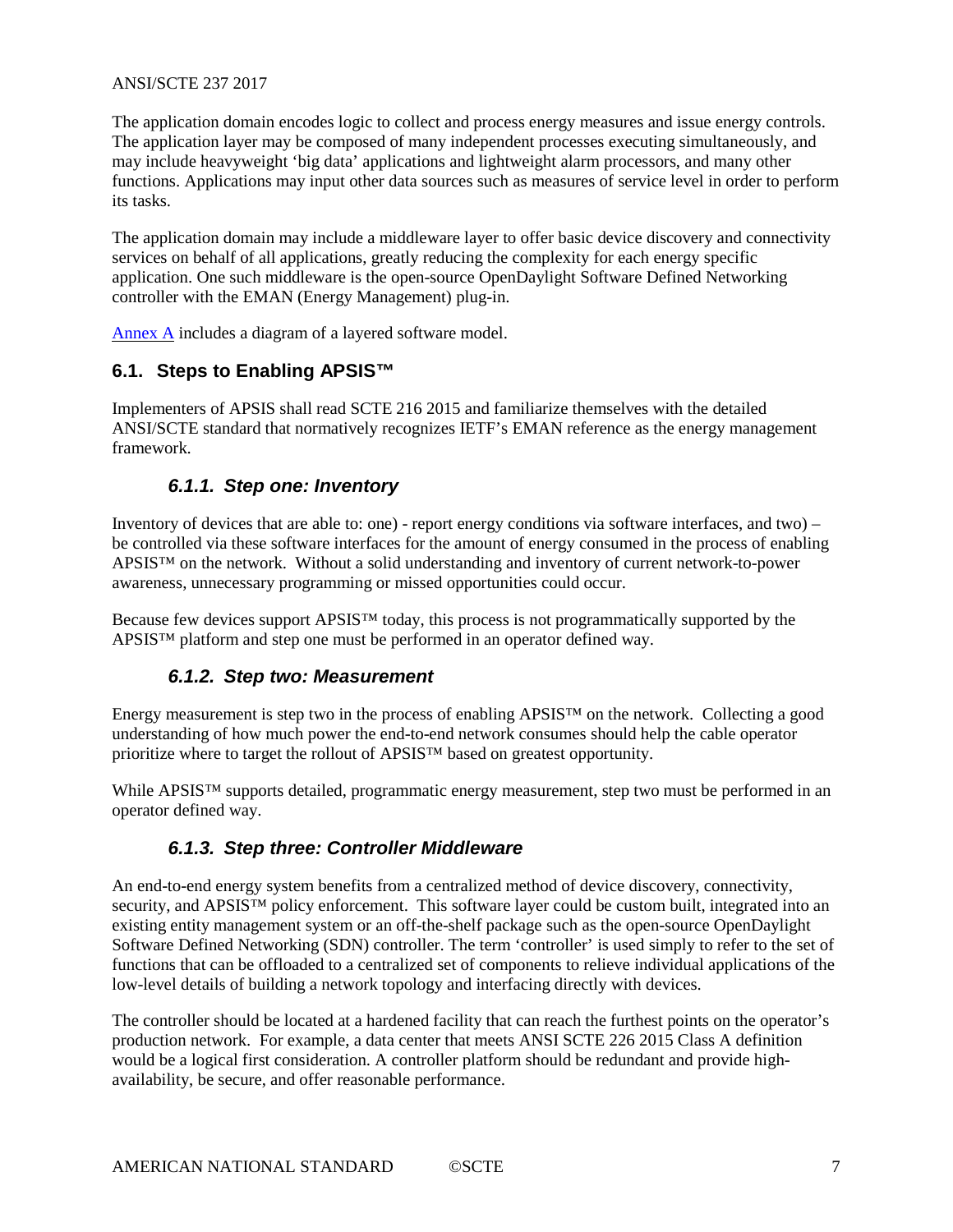# *6.1.4. Step four: Enablement*

<span id="page-7-0"></span>Energy Management applications may take many forms, from offering web accessible front-ends for operational or business intelligence visualizations, to alarming, to reporting, and others. Applications receive energy measurements from devices via a controller platform or other data ingest/repository/access framework, and issue commands through controller APIs or other framework. Many applications may integrate with other service operator defined data sets, such as real-time service level metrics.

## <span id="page-7-1"></span>**6.2. Example Scenario**

The following steps outline details that represent one opportunity for implementing network energy control.

- 1. Set of access network devices are configured to provide energy measures and expose control functions to a centralized controller.
- 2. Controller establishes connections to network devices and collects energy measures, either temporarily reposing data in controller data domain or providing the measures in near realtime to application layer.
- 3. Energy management application collects energy measures from controller and stores data in semi-permanent repository.
- 4. Energy management application enforces energy policies via interactions with controller, which forwards control messages to devices.
- 5. Energy management application continuously monitors service delivery metrics to ensure energy policies do not disrupt services.
- 6. Energy management technician utilizes energy measurement application to view visualizations and generate reports of energy measurements.

#### <span id="page-7-2"></span>**6.3. Use Cases**

The SCTE APSIS™ working group has identified a number of use cases that may be addressed by the APSIS™ platform. Documentation of these use cases will be made publicly available at some point. The current set of use cases fall into the following categories:

- \* Measurement- Baseline energy measurement to support energy KPIs (Key Performance Indicators)
- \* Adaptation- Match energy usage to service delivery levels
- \* Demand Response- Capture favorable pricing for utilities
- \* Energy Supply- Improve reliability by actively managing power supply issues such as brown-out, power quality issues and others
- \* Energy Service- Utilize network intelligence to optimize energy usage in customer premises

#### <span id="page-7-3"></span>**6.4. Use Case Example - Diurnal Adaptation**

A representative use case for APSIS is the adaptation of energy usage to correspond to daily fluctuations in service delivery levels. It's well known that network services increase the amount of data at prime time versus the wee hours of the morning. Significant efficiencies can be gained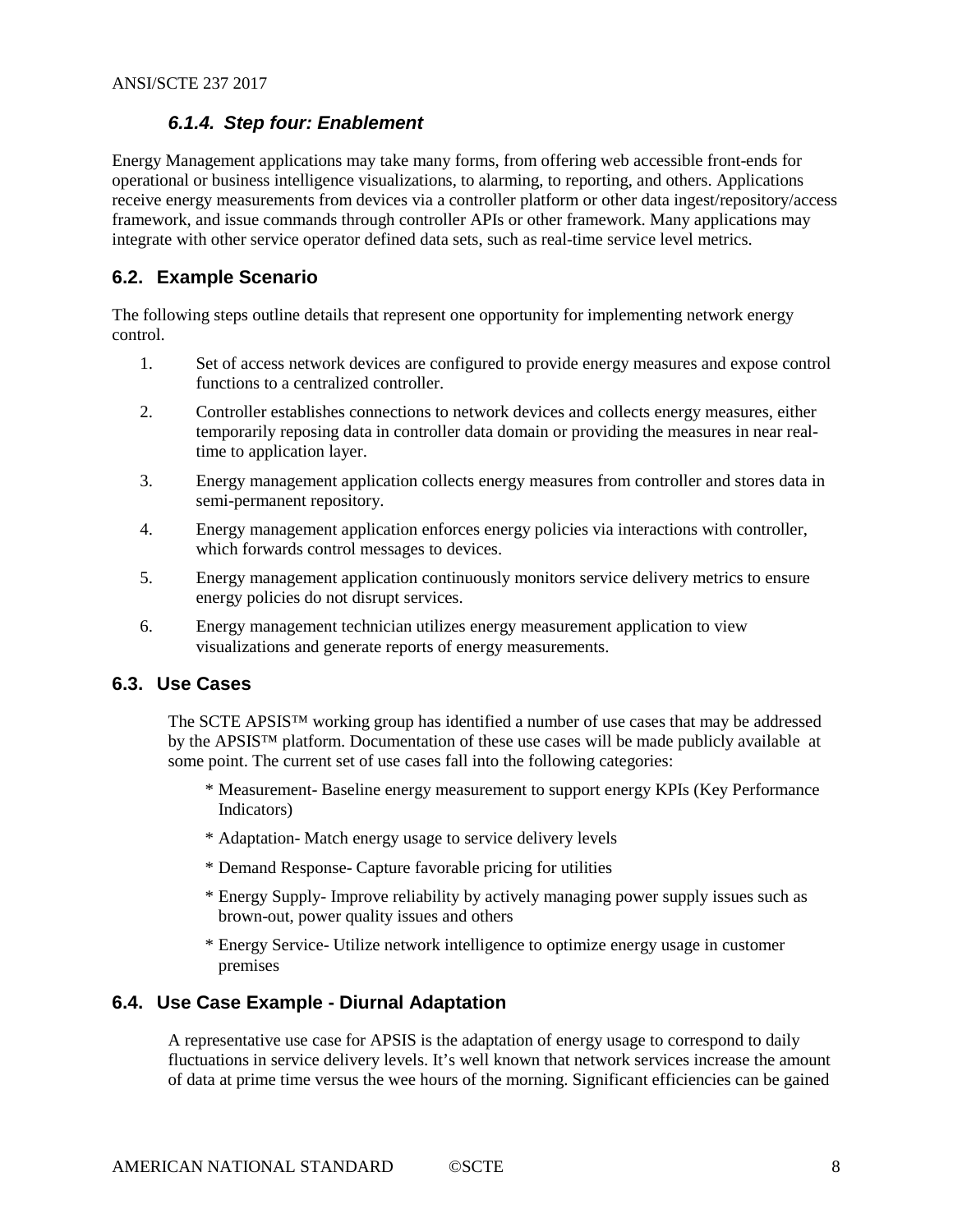by actively measuring service levels, modifying configurations, and powering down unneeded resources during off-peak loads.

ARRIS has demonstrated this use case with the E6000 CCAP device. They found a 40% reduction in energy usage during periods of low service delivery levels, with a daily efficiency gain of ~%15. Cisco has demonstrated similar results.

## <span id="page-8-0"></span>**6.5. OpenDaylight APSIS™ Reference Implementation**

OpenDaylight (ODL) is a Linux Foundation open source project that supports many features that manage and control networks. An energy management extension is being developed to provide a Reference Implementation (RI) of the APSIS™ standard. When deployed, an ODL controller with EMAN plug-in can provide a way to expose virtual and real APSIS™ compliant devices, and develop interoperable APSIS™ applications.

Note that many operational APSIS™ applications will necessarily integrate with APIs, data sets, and interfaces outside the scope of APSIS™, e.g. service delivery metrics, service quality metrics, utility interfaces, and so on as a specific case requires.

# <span id="page-8-1"></span>**7. Conclusion**

This document has been drafted to simplify the concept of rollout to help people unfamiliar with ANSI SCTE 216 2015: Adaptive Power Systems Interface Specification (APSIS™) to promote the investigation of its full deployment in either laboratory or production networks.